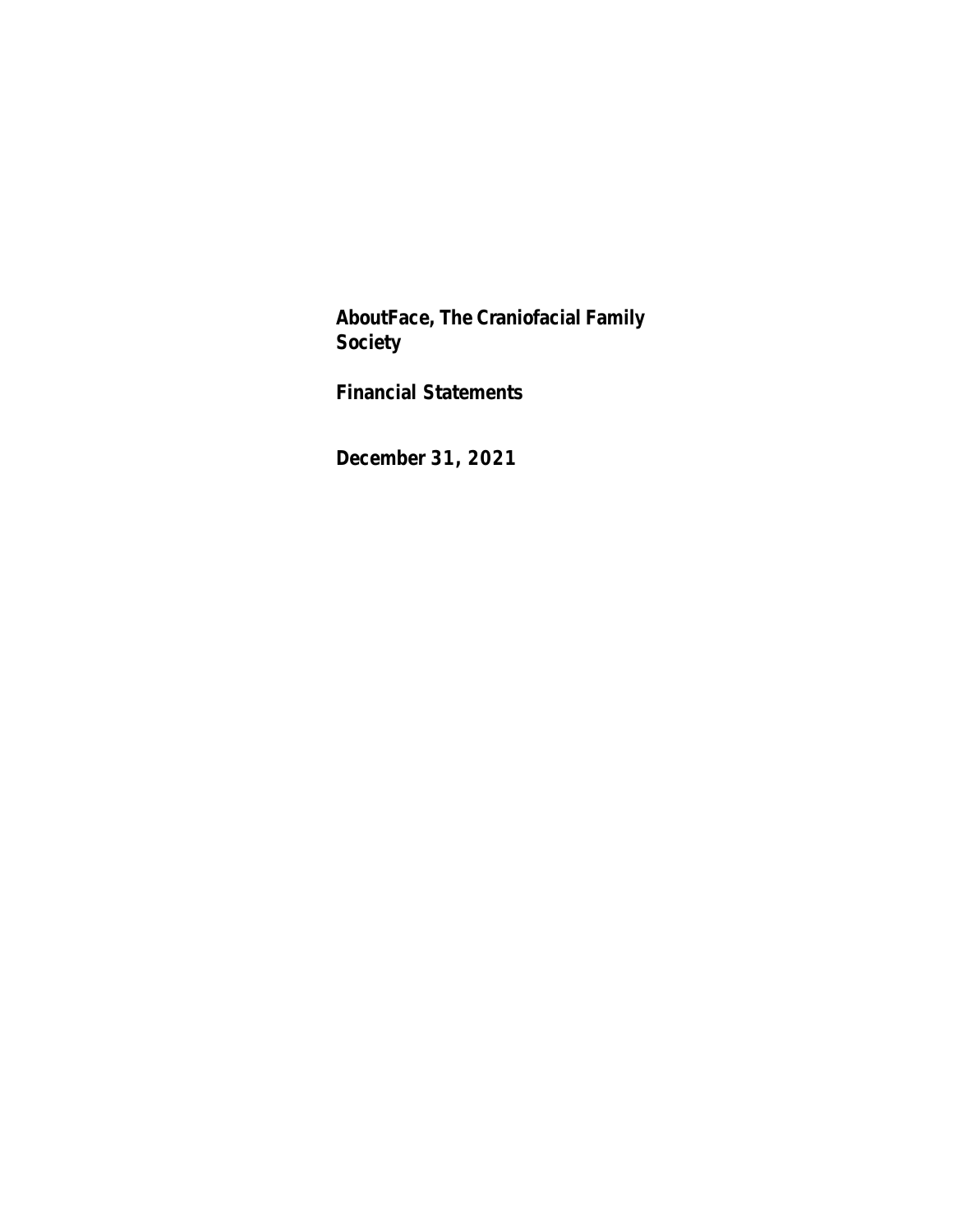# **AboutFace, The Craniofacial Family Society**

**Financial Statements**

**December 31, 2021**

**Index**

| Independent Auditor's Report           | $1 - 2$        |
|----------------------------------------|----------------|
| FINANCIAL STATEMENTS                   |                |
| <b>Statement of Financial Position</b> | 3              |
| Statement of Operations and Net Assets | $\overline{4}$ |
| Cash Flow Statement                    | 5              |
| Notes to the Financial Statements      | $6 - 9$        |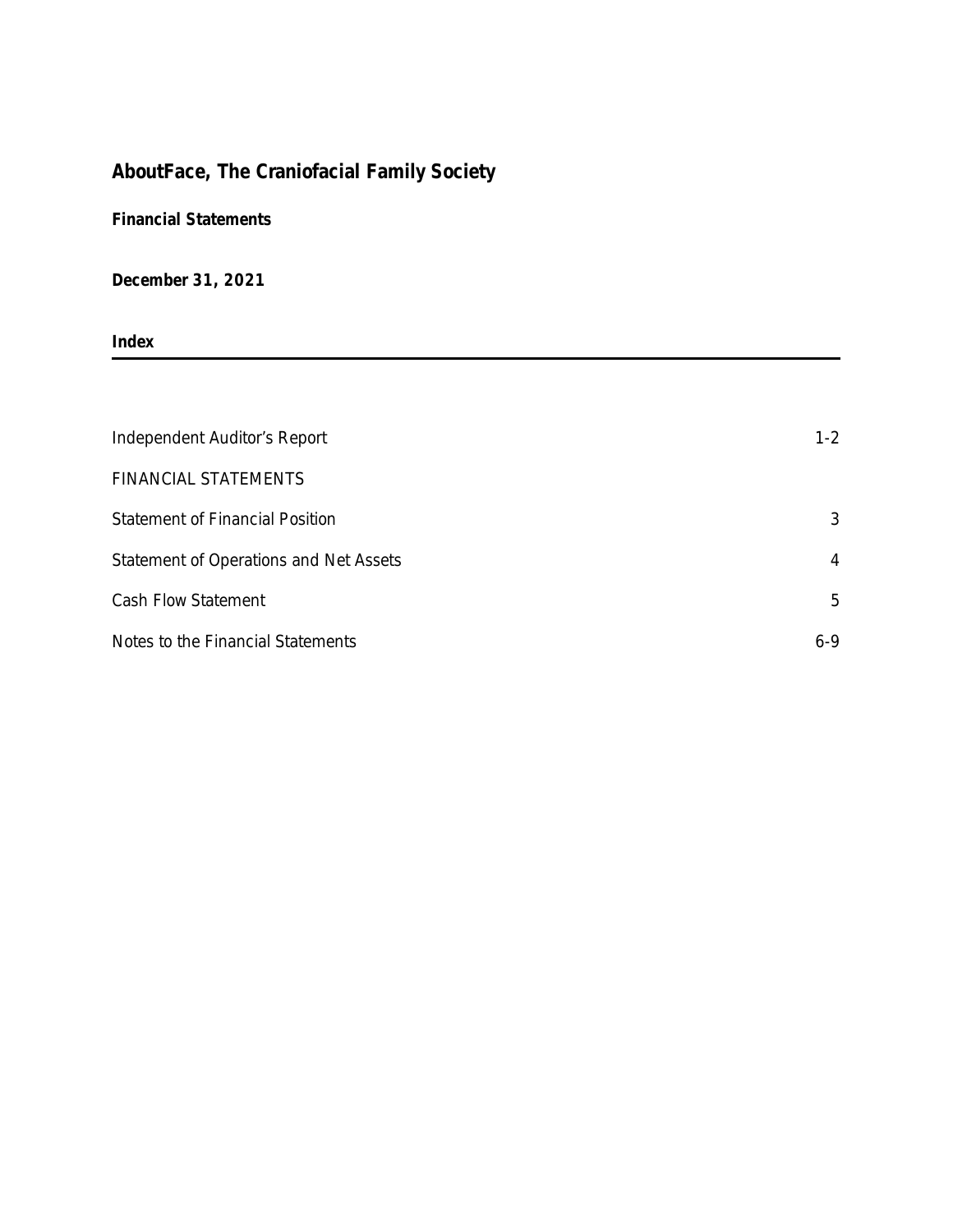

May 2, 2022

**Independent Auditor's Report**

To the Board of Directors of AboutFace, The Craniofacial Family Society

#### **Qualified Opinion**

We have audited the accompanying financial statements of AboutFace, The Craniofacial Family Society, which comprise the statement of financial position as at December 31, 2021 and the statements of operations and net assets, and cash flows for the year then ended, and notes to the financial statements, including a summary of significant accounting policies.

In our opinion, except for the possible effects of the matter described in the Basis for Qualified Opinion section of our report, the accompanying financial statements present fairly, in all material respects, the financial position of AboutFace, The Craniofacial Family Society as at December 31, 2021, and the results of its operations and its cash flows for the year then ended in accordance with Canadian accounting standards for not-for-profit organizations.

#### **Basis for qualified opinion**

In common with many not-for-profit organizations, AboutFace, The Craniofacial Family Society derives revenue from public donations and fundraising events, the completeness of which is not susceptible to us obtaining evidence we considered necessary for the purpose of the audit. Accordingly, the evidence obtained of these revenues was limited to the amounts recorded in the records of AboutFace, The Craniofacial Family Society. Therefore, we were unable to determine whether any adjustments might have been found necessary with respect to donation and fundraising revenue, excess of revenue over expenses, and cash flows from operations for the years ended December 31, 2021 and 2020, current assets as at December 31, 2021 and 2020, and net assets as at December 31, 2021 and 2020. Our conclusion on the financial statements as at and for the year ended December 31, 2021 was modified accordingly because of the possible effects of this limitation in scope.

We conducted our audit in accordance with Canadian generally accepted auditing standards. Our responsibilities under those standards are further described in the Auditor's Responsibilities for the Audit of the Financial Statements section of our report. We are independent of AboutFace,The Craniofacial Family Society in accordance with the ethical requirements that are relevant to our audit of financial statements in Canada, and we have fulfilled our other ethical responsibilities in accordance with these requirements. We believe that the audit evidence we have obtained is sufficient and appropriate to provide a basis for our qualified opinion.

**Responsibilities of Management and Those Charged with Governance for the Financial Statements** Management is responsible for the preparation and fair presentation of the financial statements in accordance with Canadian accounting standards for not-for-profit organizations and for such internal control as management determines is necessary to enable the preparation of financial statements that are free from material misstatement, whether due to fraud or error.

In preparing the financial statements, management is responsible for assessing AboutFace, The Craniofacial Family Society ability to continue as a going concern, disclosing, as applicable, matters related to going concern and using the going concern basis of accounting unless management either intends to liquidate AboutFace, The Craniofacial Family Societyor has no realistic alternative but to do so.

Those charged with governance are responsible for overseeing AboutFace, The Craniofacial Family Society's financial reporting process.

Roger Chaplin CPA, CA LPA MA (Oxon) Gail Bergman CPA, CA LPA B Comm

Chaplin & Co LLP Chartered Professional Accountants · 1110 Finch Avenue West Suite 710 Toronto Ontario M3J 2T2 Telephone 416 667 7060 Facsimile 416 663 3746 e cpa@chaplinco.com www.chaplinco.com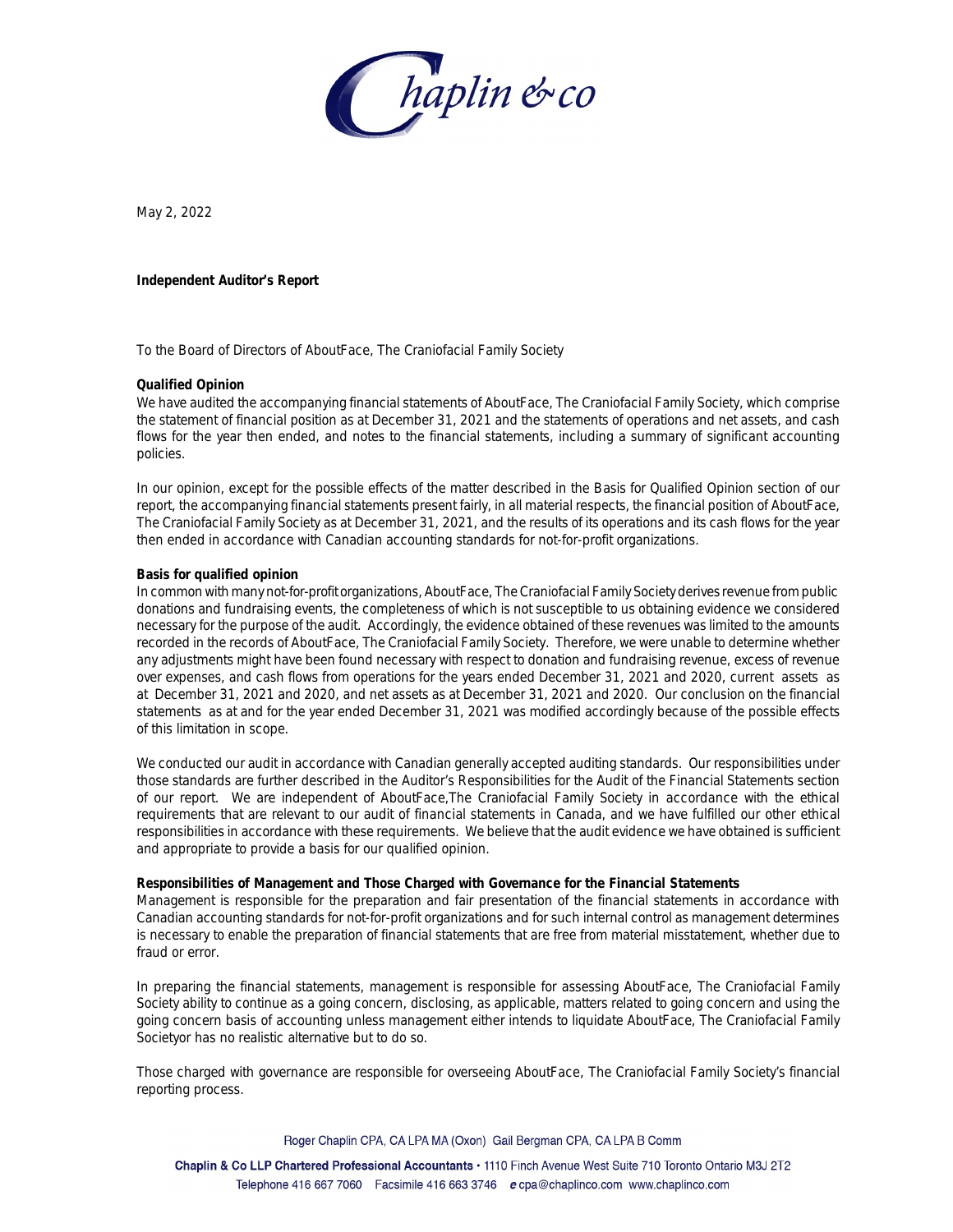AboutFace, The Craniofacial Family Society May 2, 2022 Page 2

**Auditor's Responsibilities for the Audit of the Financial Statements**

Our objectives are to obtain reasonable assurance about whether the financial statements as a whole are free from material misstatement, whether due to fraud or error, and to issue an auditor's report that includes our opinion. Reasonable assurance is a high level of assurance, but is not a guarantee that an audit conducted in accordance with Canadian generally accepted auditing standards will always detect a material misstatement when it exists. Misstatements can arise from fraud or error and are considered material if, individually or in the aggregate, they could reasonably be expected to influence the economic decisions of users taken on the basis of these financial statements.

As part of an audit in accordance with Canadian generally accepted auditing standards, we exercise professional judgement and maintain professional skepticism throughout the audit. We also:

- Identify and assess the risks of material misstatement of the financial statements, whether due to fraud or error, design and perform audit procedures responsive to those risks, and obtain audit evidence that is sufficient and appropriate to provide a basis for our opinion. The risk of not detecting a material misstatement resulting from fraud is higher than for one resulting from error, as fraud may involve collusion, forgery, intentional omissions, misrepresentations, or the override of internal control.
- Obtain an understanding of internal control relevant to the audit in order to design audit procedures that are appropriate in the circumstances, but not for the purpose of expressing an opinion on the effectiveness of AboutFace, The Craniofacial Family Society internal control.
- Evaluate the appropriateness of accounting policies used and the reasonableness of accounting estimates and related disclosures made by management.
- Conclude on the appropriateness of management's use of the going concern basis of accounting and, based on the audit evidence obtained, whether a material uncertainty exists related to events or conditions that may cast significant doubt on AboutFace, The Craniofacial Family Society ability to continue as a going concern. If we conclude that a material uncertainty exists, we are required to draw attention in our auditor's report to the related disclosures in the financial statements or, if such disclosures are inadequate, to modify our opinion. Our conclusions are based on the audit evidence obtained up to the date of our auditor's report. However, future events or conditions may cause AboutFace, The Craniofacial Family Society to cease to continue as a going concern.
- Evaluate the overall presentation, structure and content of the financial statements, including the disclosures, and whether the financial statements represent the underlying transactions and events in a manner that achieves fair presentation.

We communicate with those charged with governance regarding, among other matters, the planned scope and timing of the audit and significant audit findings, including any significant deficiencies in internal control that we identify during our audit.

Chaplin + Co. LLP

Chartered Professional Accountants Licensed Public Accountants Toronto, Ontario

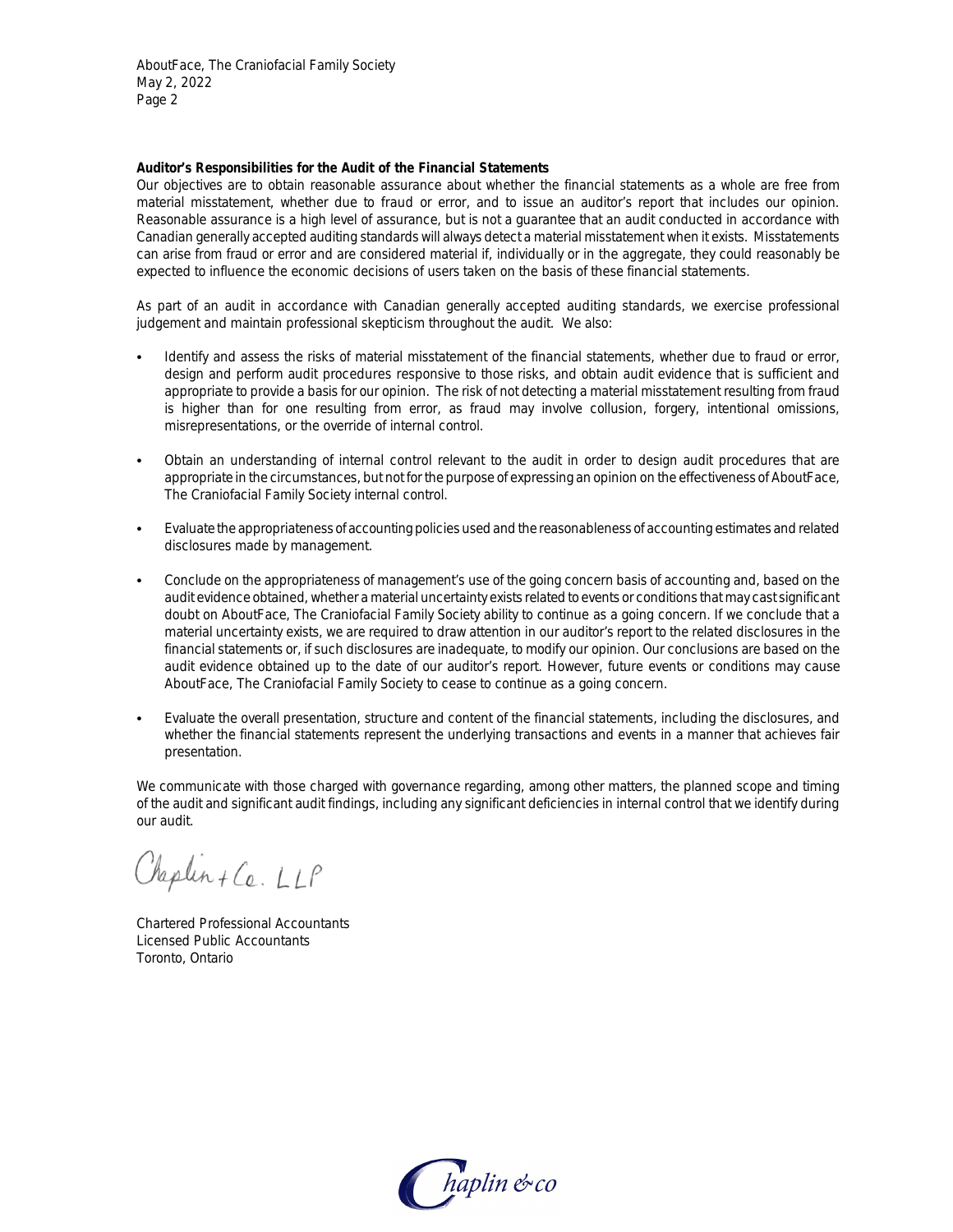# **AboutFace, The Craniofacial Family Society**

**Statement of Financial Position Page 3** 

|                                                                                              |     | General                             | Scholarship |       |                                           |          | December 31                          |
|----------------------------------------------------------------------------------------------|-----|-------------------------------------|-------------|-------|-------------------------------------------|----------|--------------------------------------|
|                                                                                              |     | Fund                                |             | Funds | 2021                                      |          | 2020                                 |
| Assets                                                                                       |     |                                     |             |       |                                           |          |                                      |
| Current<br>Cash (Note 3)<br>Accounts receivable<br>GST/HST recoverable<br>Prepaid expenses   | \$  | 278,581<br>4,683<br>12,344<br>9,537 | \$          | 8,258 | \$<br>286,839<br>4,683<br>12,344<br>9,537 | \$       | 261,294<br>4,414<br>10,174<br>11,966 |
|                                                                                              | \$. | 305,145                             | \$          | 8,258 | \$<br>313,403                             | \$       | 287,848                              |
| Liabilities                                                                                  |     |                                     |             |       |                                           |          |                                      |
| Current<br>Accounts payable and accrued<br>liabilities (Note 3)<br>Deferred revenue (Note 2) | \$  | 17,466<br>49,413                    | \$          |       | \$<br>17,466<br>49,413                    | <b>S</b> | 19,189<br>54,950                     |
|                                                                                              |     | 66,879                              |             |       | 66,879                                    |          | 74,139                               |
| Net assets                                                                                   |     | 238,266                             |             | 8,258 | 246,524                                   |          | 213,709                              |
|                                                                                              | \$  | 305,145                             | \$          | 8,258 | \$<br>313,403                             | \$       | 287,848                              |

See accompanying notes

**Approved on behalf of the Board of Directors of AboutFace, The Craniofacial Family Society:**

Director

**Director**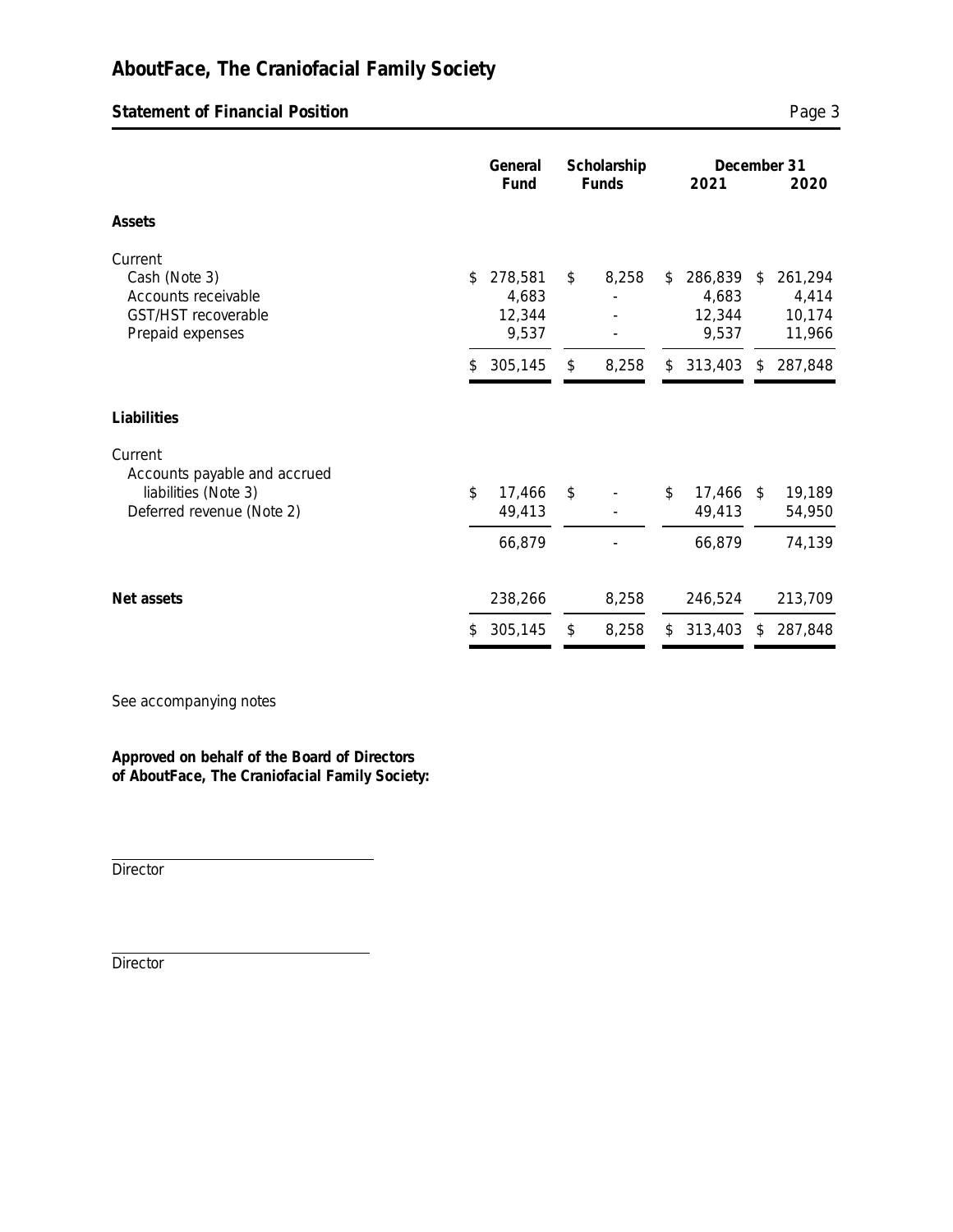# Statement of Operations and Net Assets **Page 4** Page 4

|                                      |    |         |    | General<br>Fund |    | Scholarship<br>Funds |               | Year ended December 31<br>2021 | 2020 |
|--------------------------------------|----|---------|----|-----------------|----|----------------------|---------------|--------------------------------|------|
| Revenues                             |    |         |    |                 |    |                      |               |                                |      |
| Donations                            | \$ | 86,365  | \$ | 1,760           | \$ | 88,125               | \$<br>64,221  |                                |      |
| Corporate donations                  |    | 33,211  |    |                 |    | 33,211               | 30,303        |                                |      |
| Gaming (Note 3)                      |    | 85,901  |    |                 |    | 85,901               | 87,773        |                                |      |
| Government funding                   |    | 47,448  |    |                 |    | 47,448               | 70,338        |                                |      |
| Special events                       |    | 42,230  |    |                 |    | 42,230               | 13,999        |                                |      |
| Foundation grants                    |    | 212,633 |    |                 |    | 212,633              | 106,225       |                                |      |
| Sales and other income               |    | 3,894   |    |                 |    | 3,894                | 4,478         |                                |      |
|                                      |    | 511,682 |    | 1,760           |    | 513,442              | 377,337       |                                |      |
| Expenses (Note 4)                    |    |         |    |                 |    |                      |               |                                |      |
| Personal development and enrichment  |    | 137,826 |    |                 |    | 137,826              | 112,402       |                                |      |
| Operations and administration        |    | 84,640  |    |                 |    | 84,640               | 66,814        |                                |      |
| Health and community outreach        |    | 68,299  |    |                 |    | 68,299               | 49,481        |                                |      |
| Fundraising and development          |    | 36,844  |    |                 |    | 36,844               | 20,629        |                                |      |
| Information services                 |    | 70,283  |    |                 |    | 70,283               | 22,940        |                                |      |
| Public awareness and education       |    | 76,735  |    |                 |    | 76,735               | 72,725        |                                |      |
| Scholarships awarded                 |    |         |    | 6,000           |    | 6,000                | 6,000         |                                |      |
|                                      |    | 474,627 |    | 6,000           |    | 480,627              | 350,991       |                                |      |
| Excess of revenue over expenses      |    |         |    |                 |    |                      |               |                                |      |
| (expenses over revenue) for the year |    | 37,055  |    | (4, 240)        |    | 32,815               | 26,346        |                                |      |
| Net assets, beginning of year        |    | 201,211 |    | 12,498          |    | 213,709              | 187,363       |                                |      |
| Net assets, end of year              |    | 238,266 | \$ | 8,258           | \$ | 246,524              | \$<br>213,709 |                                |      |

See accompanying notes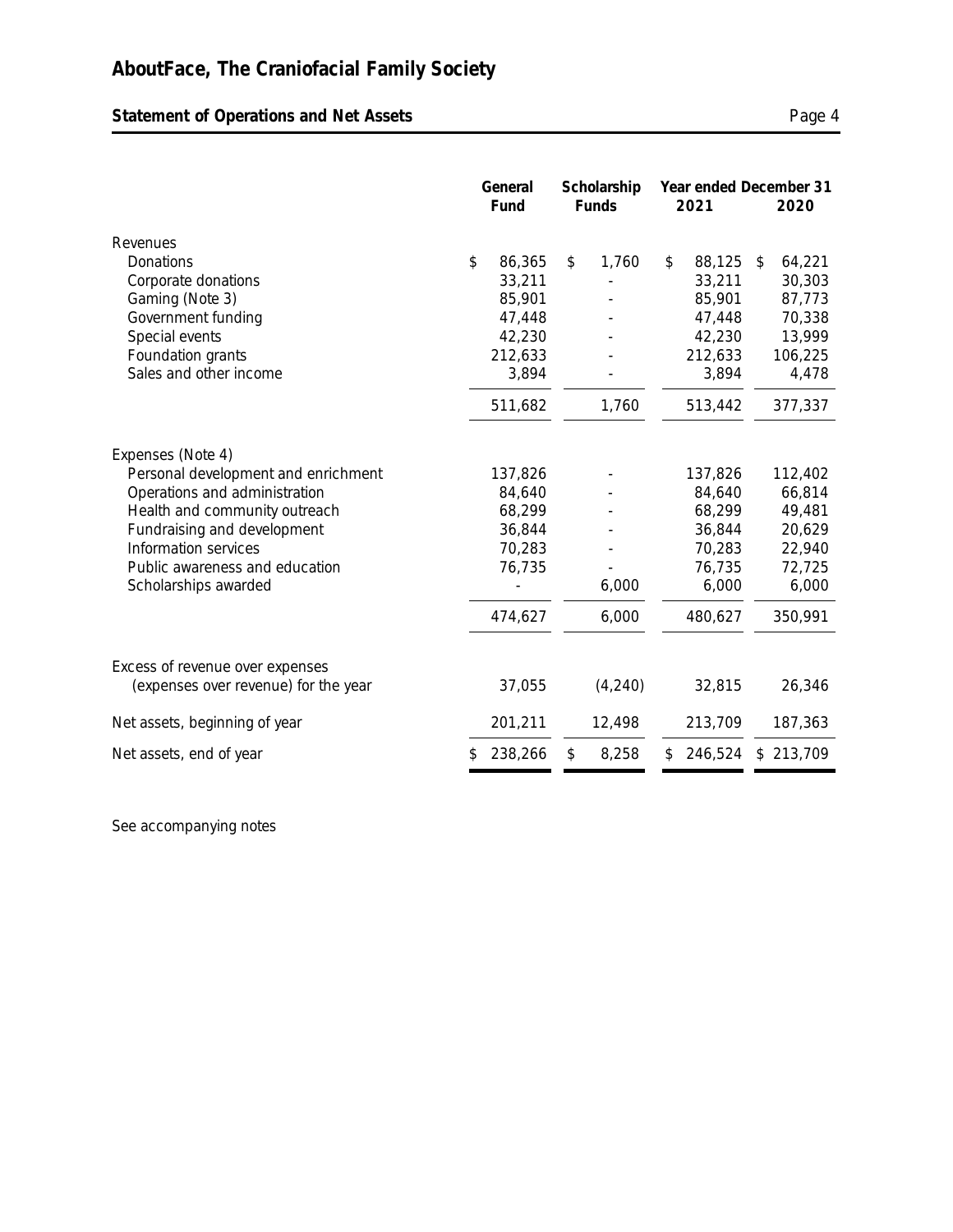# **Statement of Cash Flows Page 5**

|                                                                                           |     | 2021     | Year ended December 31<br>2020 |          |  |
|-------------------------------------------------------------------------------------------|-----|----------|--------------------------------|----------|--|
| Net cash provided by (used in):<br>Operations                                             |     |          |                                |          |  |
| Excess of revenue over expenses for the year<br>Change in non-cash working capital items: | \$  | 32,815   | \$                             | 26,346   |  |
| Accounts receivable                                                                       |     | (269)    |                                | (4, 414) |  |
| <b>GST/HST</b> recoverable                                                                |     | (2, 170) |                                | 2,451    |  |
| Prepaid expenses                                                                          |     | 2,429    |                                | 1,356    |  |
| Accounts payable and accrued liabilities                                                  |     | (1, 723) |                                | 2,930    |  |
| Deferred contributions                                                                    |     | (5, 537) |                                | 1,950    |  |
|                                                                                           |     | 25,545   |                                | 30,619   |  |
| Change in cash during the year                                                            |     | 25,545   |                                | 30,619   |  |
| Cash, beginning of year                                                                   |     | 261,294  |                                | 230,675  |  |
| Cash, end of year                                                                         | \$. | 286,839  | \$                             | 261,294  |  |

See accompanying notes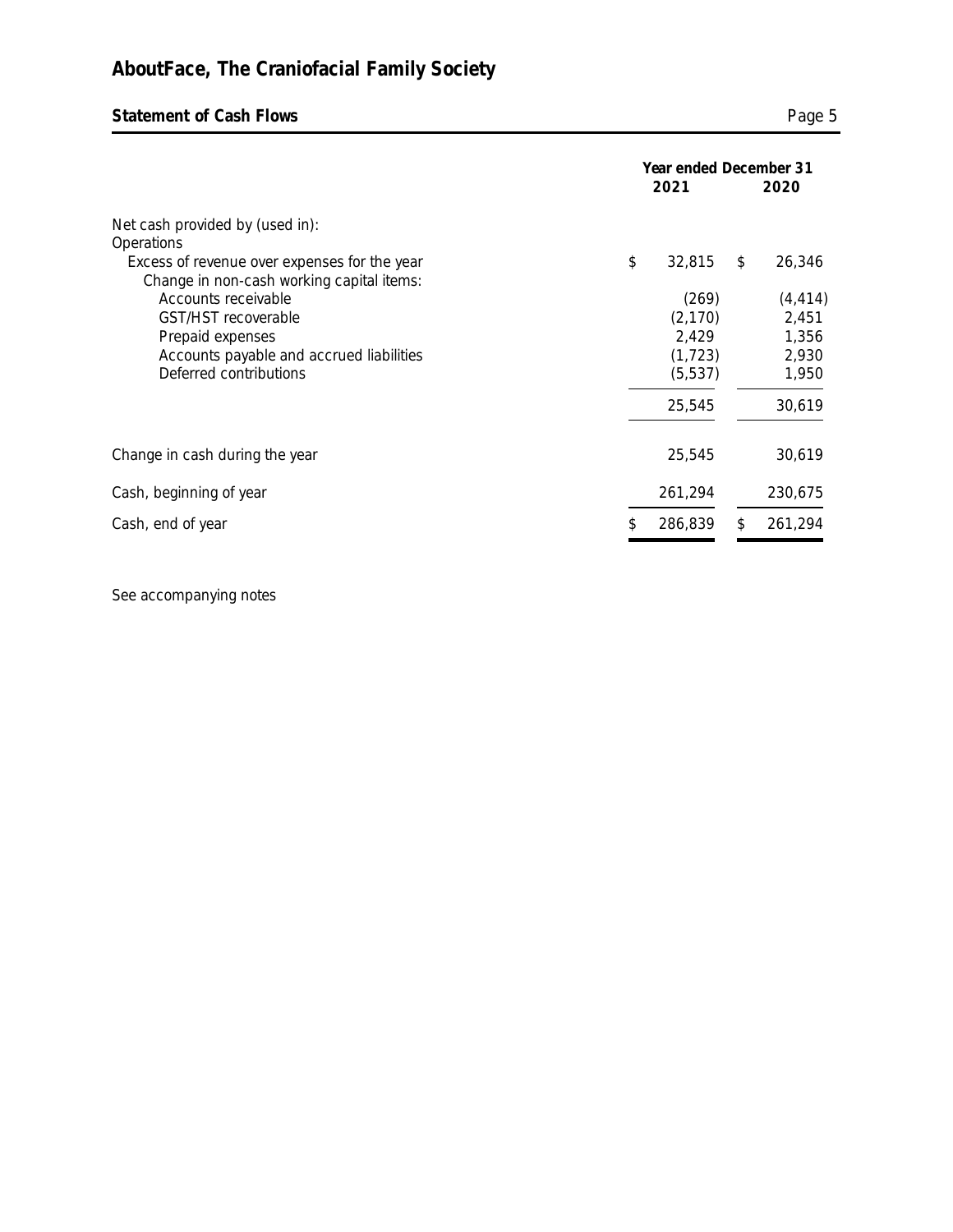**Notes to the Financial Statements December 31, 2021** Page 6

AboutFace, The Craniofacial Family Society (AboutFace) is a charitable organization, incorporated without share capital under the laws of the Province of Ontario, whose objective is to provide emotional support, information and programs for public education to individuals and families affected by facial differences.

As a charitable organization, (charitable registration number - 126761410RR0001) AboutFace is exempt from income taxes under paragraph 149(1)(1) of the Income Tax Act.

**1. Significant accounting policies**

## **Basis of presentation**

These financial statements have been prepared using Canadian accounting standards for not-for-profit organizations (Part III of the CPA Canada Accounting Handbook).

## **Fund accounting**

AboutFace follows the restricted fund method of accounting for contributions. Restricted grants and donations are recognized as revenue in the year when the contracted or agreed upon services are performed which is generally when the related expenses are incurred.

## **General fund**

The general fund accounts for the AboutFace's general programming and administrative activities. This fund reports unrestricted resources and restricted grants and contributions.

## **Scholarship funds**

The scholarship funds, which are restricted, reports the assets, revenue and expenses related to providing scholarships to deserving students.

### **Revenue recognition**

Unrestricted grants and donations are recognized as revenue in the year received or receivable if the amount to be received can be reasonably estimated and collection is reasonably assured. Amounts received that relate to future fiscal periods are recorded as deferred revenue.

Revenue from special events are taken into income in the year to which they relate.

Revenue from the Provincial Break Open Ticket (BOT) Program, sales and other income are recognized as income on the accrual basis of accounting.

#### **Measurement of financial instruments**

AboutFace initially measures its financial assets and liabilities at fair value. It subsequently measures all its financial assets and financial liabilities at amortized cost. Financial assets measured at amortized cost include cash and cash equivalents, accounts receivable and GST/HST recoverable. Financial liabilities measured at amortized cost include accounts payable and accrued liabilities. AboutFace has not designated any financial asset or financial liability to be measured at fair value.

Financial assets measured at cost or amortized cost are regularly assessed for indicators of impairment. If there is an indication of impairment the AboutFace determines if there is a significant adverse change in the expected amount or timing of future cash flows from the financial asset, and recognizes an impairment loss if the carrying value of the financial asset is greater than the higher of the present value of the expected future cash flows, the amount that could be realized from selling the financial asset or the amount the AboutFace to realize by exercising its right to any collateral.

If events and circumstances reverse in a future period, an impairment loss will be reversed to the extent of the improvement not exceeding the initial carrying value.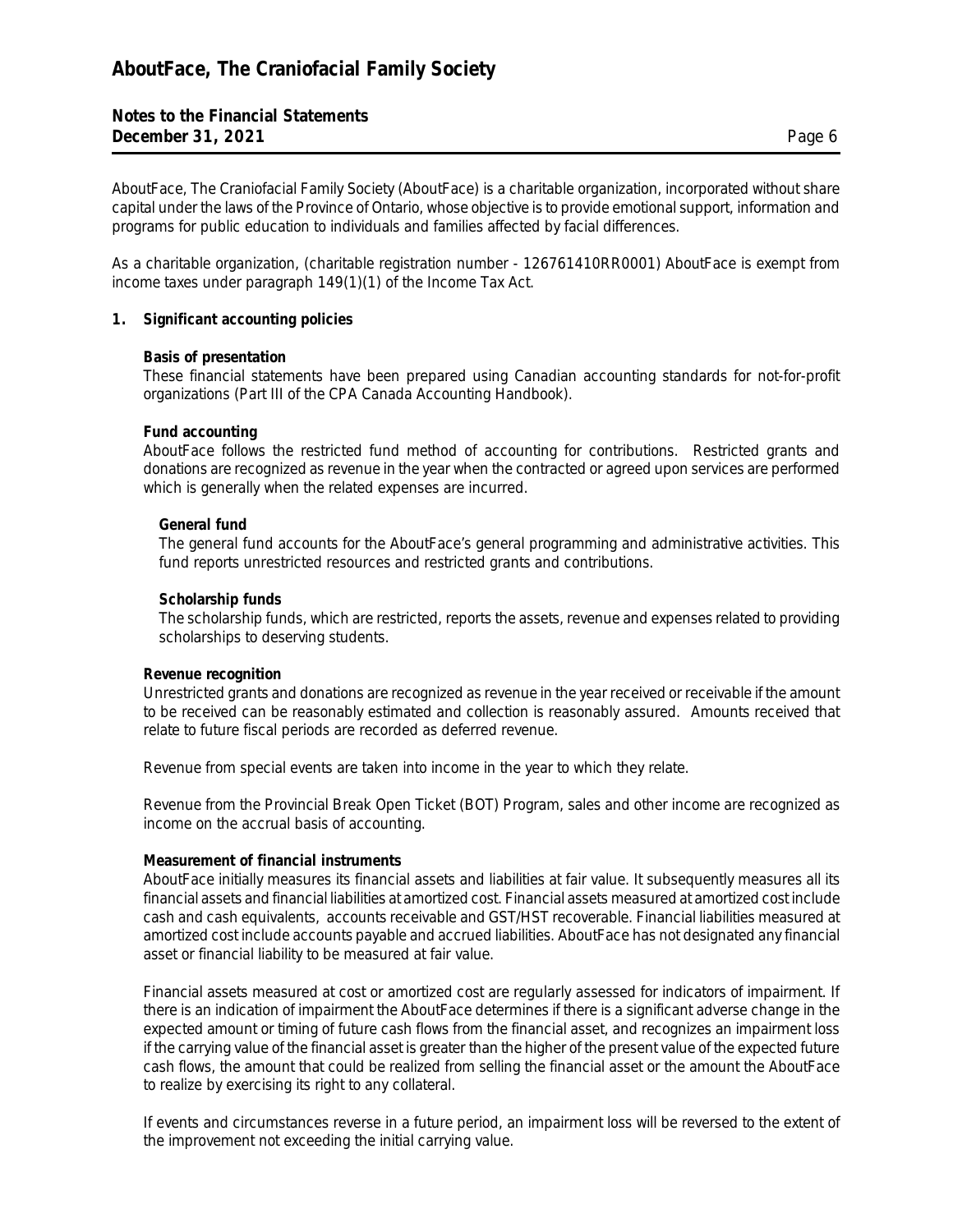## **1. Significant accounting policies** (continued)

## **Allocation of expenses**

Administration expenses, which include rent, supplies, telephone and salaries, are allocated to all programs based on management's estimate of time spent on such programs.

## **Contributed services and materials**

Volunteers contribute a substantial amount of time each year to assist the organization with its activities. Due to the difficulty in determining its fair value, volunteer services are not recognized in the financial statements.

AboutFace receives in-kind donations in support of its various fundraising events. These in-kind donations contribute to the success of the events and are in addition to the ticket sales and sponsorship revenue recorded in the Statement of Operations.

In-kind donations are receipted if fair value is determinable. The donations are not receipted if the fair value is not determinable or the donated items would not otherwise have been purchased for operations. During the year AboutFace received in-kind donations totalling approximately \$nil (2020 - \$nil), which have not been reflected in the financial statements.

## **Capital assets**

In accordance with the ASNFPO's, organizations with average annual receipts of less than \$500,000, are permitted to expense capital items, rather than capitalize them and amortize over their estimated useful lives. The management of AboutFace believes that the users of the financial statements are better served to continue to expense capital assets as acquired. During the year, \$6,868 (2020 - \$2,702) has been expensed.

## **Use of estimates**

The preparation of financial statements in accordance with Canadian accounting standards for not-for-profit organizations requires management to make estimates and assumptions that affect the reported amounts of assets and liabilities at the date of the financial statements, and the reported amount of revenue and expenses during the reporting period. Such estimates include the deferred contributions, allowances for doubtful accounts and accrued liabilities. Actual results could differ from management's best estimates as additional information becomes available in the future.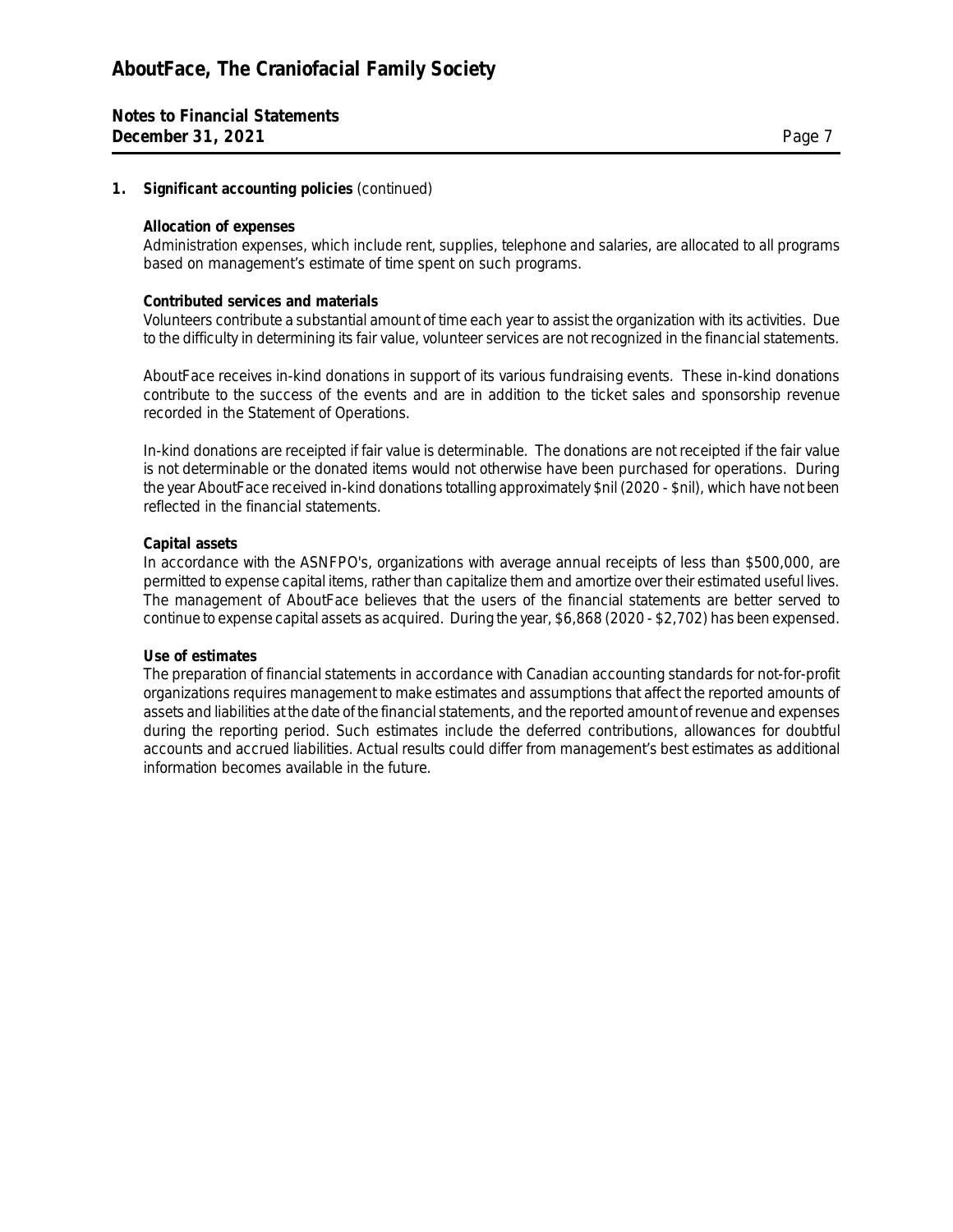## **Notes to the Financial Statements December 31, 2021** Page 8

## **2. Deferred revenue**

Deferred revenue represents unspent foundation grants and donations as directed by the contributors. Deferred contribution consist of the following:

| 2021                                   |          | 2020                                 |
|----------------------------------------|----------|--------------------------------------|
| \$<br>54,950                           | \$       | 53,000                               |
| 112,876                                |          | 198,444                              |
| (118, 413)                             |          | (196, 494)                           |
| \$<br>49,413                           | \$       | 54,950                               |
|                                        |          |                                      |
| \$<br>437<br>42,982<br>5,994<br>49,413 | \$<br>\$ | 29,000<br>15,450<br>10,500<br>54,950 |
|                                        |          |                                      |

**3. Gaming**

AboutFace receives proceeds, net of expenses, from the Break Open Ticket (BOT) Program. The BOT sales and related expenses are as follows:

|                                                                 | 2021                   | 2020                   |
|-----------------------------------------------------------------|------------------------|------------------------|
| BOT gross revenue from sales<br>BOT program management expenses | \$181.038<br>(95, 137) | \$195,682<br>(107,909) |
| Net proceeds for charitable purposes                            | 85.901                 | 87.773<br>S.           |

Included in cash is \$37,070 (2020 - \$41,478) held in trust for BOT future charitable purposes and program management expenses. Included in accounts payable and accrued liabilities is \$6,342 (2020 - \$3,726) which will be disbursed from cash in trust subsequent to the year end.

## **4. Allocation of Expenses**

Personnel, rent and other costs were allocated as follows:

|    | 2021    |           | 2020    |
|----|---------|-----------|---------|
| S. | 112,825 | \$        | 86,305  |
|    | 62,532  |           | 37,220  |
|    | 22,563  |           | 34,345  |
|    | 33,813  |           | 9,641   |
|    | 24,288  |           | 18,182  |
|    | 30,129  |           | 38,846  |
|    |         |           | 224,539 |
|    |         | \$286.150 |         |